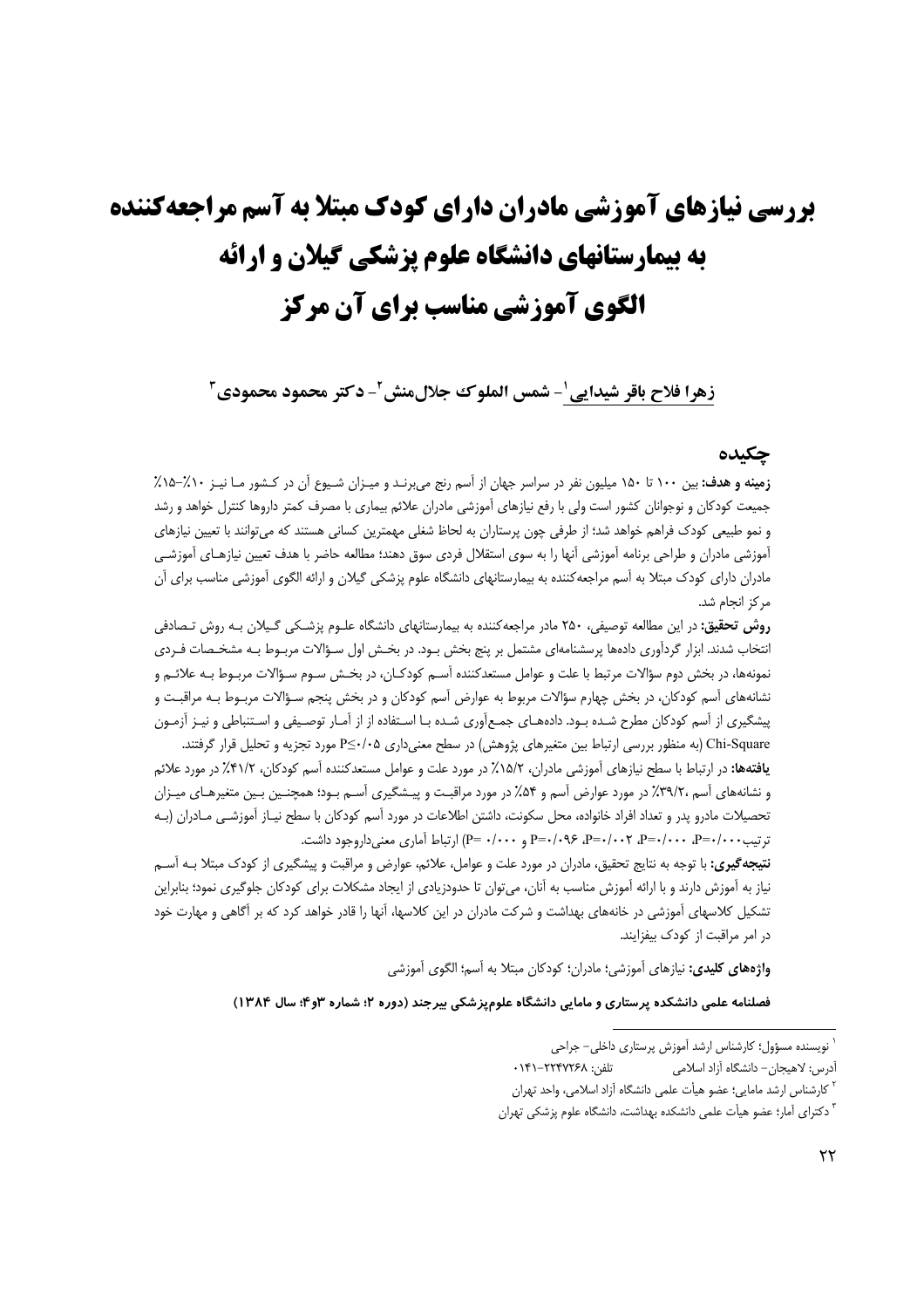#### مقدمه

آسم از جمله بیماریهای شایع غیرواگیر است که برای تمام سنین از شیرخوارگی تا دوران کهولت مشکلات زیادی را فراهم مینماید و مردم کشور ایران نیز از این امر مستنثنی نیستند (۱). آمار و اطلاعات اولیه حاکی از آن است که ۱۰۰ تا ۱۵۰ میلیون نفر در سراسر جهان از بیماری آسم رنج میبرند و این بیماری علاوه بر مشکلاتی که در زندگی برای هر فرد ایجاد میکند موجب ۱۸۰۰۰۰ مرگ و میر سالانه در سراسر جهان میگردد. میزان شیوع آسم در کشور ایران نیز ۱۰٪-۱۵٪ در جمعیت کودکان و نوجوانان است (٢). از آنجا که توجه به این قشر از جامعه به عنوان نسل آینده از اهمیت ویژهای برخوردار است و تا زمانی که نتوانند به طور مستقل نیازهای خود را برآورده نمایند، نيازمند مراقبت از طرف والدين مي باشند (٣)، جهت كسب موفقیت در این زمینه تعیین اطلاعات و نیازهای آموزشی مادران امری ضروری است؛ زیرا مادران آگاه و آشنا با مشکلات، درباره فرزندان خود سهلانگاری نمینمایند و کودکی نا به هنجار و غیرمسؤول پرورش نمیدهند (۴). در این راستا، توجه به آموزش مادران درباره آسم کودکان از اهمیت بالایی برخوردار است. با تأمین نیازهای آموزشی مادران، علائم بیماری با مصرف کمتر داروها كنترل خواهند شد و حملات شديد آسم به حداقل ميزان ممکن رسیده و غیبت از مهد کودک و آمادگی و مدرسه کاهش خواهد يافت؛ همچنين از بروز عوارض ناخواسته داروها كاسته شده و شرایط رشد و نمو طبیعی کودک فراهم خواهد گردید (۵)؛ بنابراین از آنجا که آموزش به عنوان راه حلّ مهمّی در جهت ارتقا و ایجاد رفتارهای بهداشتی مطرح است و مادران کودکان مبتلا به آسم از آموزش برنامهریزی شدهای برخوردار نیستند و فرایند آموزش بدون تعیین نیازهای آموزشی میسر نمیباشد، این پژوهش با هدف تعیین نیازهای آموزشی مادران دارای کودک مبتلا به آسم و ارائه الگوی آموزشی مناسب انجام شد.

# روش تحقيق

در این مطالعه توصیفی (یک گروهی و چند مرحلهای)،۲۵۰ نفر از مادران دارای کودک زیر ۱۰ سال با سابقه حداقل یک بار حمله و تشخیص قطعی آسم توسط پزشک متخصص کودکان مراجعه کننده به درمانگاههای کودکان بیمارستانهای وابسته به

دانشگاه علوم پزشکی گیلان به صورت تصادفی انتخاب شدند و سپس در مرحله بعدی در درمانگاههای انتخاب شده به تناسب تعداد مراجعه کننده که توسط این مرکز در اختیار پژوهشگر قرار گرفت، (۵۰ نمونه) از هر درمانگاه انتخاب شدند.

ابزار گردآوری دادهها پرسشنامهای شامل پنج بخش بود. بخش اول شامل دو قسمت الف، ١٢ سؤال در مورد مشخصات فردی واحدهای مورد پژوهش و قسمت ب، ۱۱ سؤال مربوط به مشخصات کودک بود؛ بخش دوم شامل ۲۰ سؤال مربوط به علت و عوامل مستعدکننده آسم، بخش سوم شامل ۱۵ سؤال مربوط به علائم و نشانه آسم، بخش چهارم شامل ۸ سؤال مربوط به عوارض آسم و بخش پنجم شامل ۳۰ سؤال مربوط به مراقبت و پیشگیری از آسم کودکان بود.

در هرسؤال پاسخ صحیح نمره «یک» و به پاسخ غلط و نمیدانم نمره «صفر» تعلق گرفت .بر اساس امتیازات حاصل سطح نیاز آموزشی مادران در زمینه علت و عوامل مستعدکننده بین حداقل و ۲۰ به صورت کم (۲۰-۱۳/۴)، متوسط (۱۳/۳-۶/۷) و زياد (۶/۶-۰)، در زمينه علائم بين حداقل و حداكثر ۱۵ به صورت کم (۱۵-۱۱)، متوسط (۱۰-۶) و زیاد (۵-۰)، در زمینه عوارض بين حداقل و حداكثر ٨، به صورت كم (٨-٥/٤)، متوسط ( ٢/٢-٥/٣) و زياد (٢/۶-٠)، در زمينه مراقبت و پيشكيرى حداقل و حداکثر ۲۰ به صورت کم (۳۱-۲۱)، متوسط (۲۰-۱۱) و زیاد (۱۰-۰) تغیین گردید و اعتبار و اعتماد علمی پرسشنامه از طریق اعتبار محتوی و آزمون مجدّد سنجیده شد و پس از اطمینان از بالا بودن درصد اعتبار و اعتماد (۹۵٪) پرسشنامه اجرا گردید.

در بخش آمار توصیفی از جداول همراه با درصد، میانگین و انحراف معيار وبراى تحليل اطلاعات از آمار استنباطى شامل آزمون Chi-Sqaure در سطح معنىدارى ∆P≤٠/٠ استفاده شد.

#### بافتهها

میانگین سن مادران ۲۷/۶۸ سال بود؛ ۴۰٪ واحدهای مورد پژوهش دارای تحصیلات راهنمایی بودند؛ سطح تحصیلات همسر در ۳۸/۴٪ واحدهای مورد پژوهش در سطح راهنمایی بود؛ ۴۴٪ مادران خانهدار و شغل همسر در ۳۵/۶٪ واحدهای مورد پژوهش آزاد بود؛ تعداد افراد خانوار در ۵۴/۴٪ موارد ۴ نفره بود؛ ۵۴/۴٪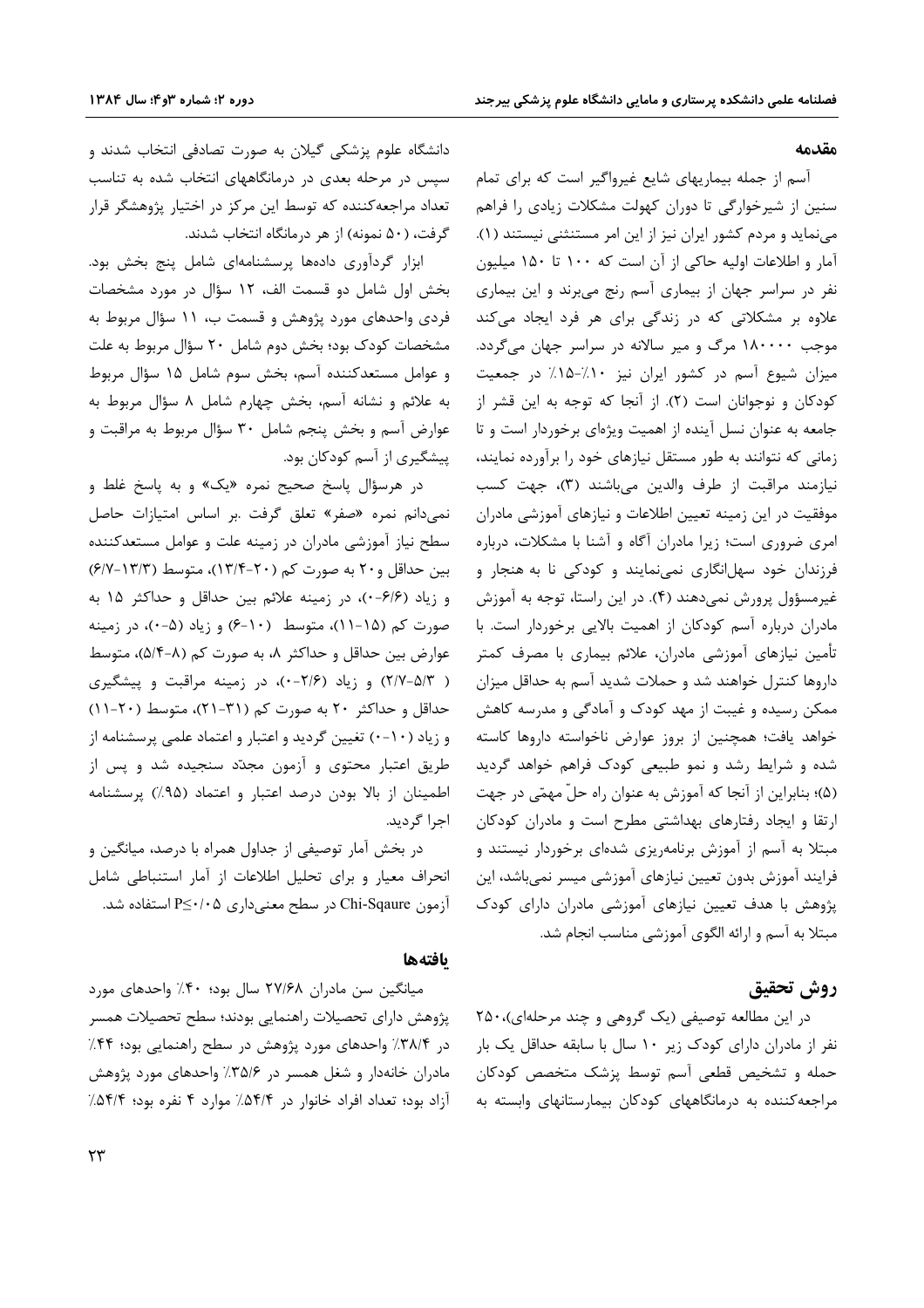مادران نیز دارای دو فرزند بودند.

همچنین ۸۲٪ واحدهای مورد پژوهش در شهر زندگی می کردند و ۶۴٪ در خانواده خود فرد سیگاری داشتند؛ سوخت مصرفی منازل در ۷۳/۲٪ موارد گاز و منزل ۶۱/۴٪ آفتابگیر بود.

۵۴/۴٪ کودکان پسر بود؛ در ۴۵/۲٪ موارد، فرزندان واحدهای مورد پژوهش ۱-۲ سال سابقه ابتلا به آسم داشتند؛ همچنین در ۵۶٪ موارد، سابقه بستری فرزند در بیمارستان طی یک سال گذشته وجود داشت.

در ۷۴/۴٪ موارد، سابقه مراجعات مکرر کودک به پزشک وجود داشت؛ ۶۴٪ کودکان از دارو استفاده می کردند؛ همچنین ۵۴/۴٪ آنان فصل شروع حملاتشان در پاییز بود؛ ۸۲/۴٪ کودکان از بالش پر استفاده میکردند؛ ۶۰٪ واحدهای مورد پژوهش اظهار داشتند که اطلاعات قبلی در مورد بیماری آسم نداشتند و فقط ۴۰٪ منبع کسب اطلاعاتشان را رادیو و تلویزیون ذکر کرده بودند. یافتههای پژوهش در رابطه با سطح نیاز آموزشی مادران مربوط به علت و عوامل مستعدكننده، علائم، عوارض، مراقبت و پیشگیری از آسم کودکان در جدول ۱، بیان شده است.

بین سطح نیازهای آموزشی مادران و تحصیلات مادر و پدر، تعداد افراد خانواده، محل سكونت، داشتن اطلاعات در مورد آسم كودكان ارتباط آماري معنىداري وجود داشت (به ترتيب: .  $(P = \cdot / \cdot \cdot \cdot P = \cdot / \cdot \cdot \cdot P = \cdot / \cdot \cdot \cdot P = \cdot / \cdot \cdot \cdot P = \cdot / \cdot \cdot \cdot P = \cdot / \cdot \cdot P$ 

#### ىحث

این پژوهش نشان داد که مادران مورد پژوهش در مورد علت و عوامل، علائم، عوارض و مراقبت و پیشگیری از کودک مبتلا به آسم نیاز به آموزش دارند و نیاز آموزشی مادرانی که خود و همسرانشان تحصیلات بالاتری داشتند، کمتر بود (۲۰۰۰-P)؛ بنابراین بسیار ضروری به نظر میرسد که با افزایش میزان

تحصیلات و ایجاد انگیزههای یادگیری در افراد بتوان بر مشکلات كودكان فائق آمد؛ به عقيده Potter و Perry با به كار بردن روشهای صحیح آموزش، میتوان الگوی رفتاری را با ارتقا سطح آگاهی و عملکرد تغییر داد (۶). برخی محققان نیز به این نتیجه رسیدهاند که با بررسی عوامل مؤثر در ایجاد حملات آسم کودکان، میتوان به والدین آنها جهت شناسایی زودرس علائم و انجام مداخلات لازم جهت استفاده از داروهای ضد التهابی ضروری کمک نمود (۷). در این رابطه میتوان در بیمارستان کلاسهایی در مورد بیماری آسم و انواع و عوارض و مراقبت و پیشگیری به زبان ساده برای خانوادهها برگزار کرد.

در این تحقیق نیاز آموزشی مادران روستایی (۶۲/۲٪) نسبت به مادران شهری (٣٧/٢٪) بیشتر بود که با آموزش به مادران می توان تا حدود زیادی از ایجاد مشکلات برای کودکان جلوگیری نمود؛ بنابراین تشکیل کلاسهای آموزشی در خانههای بهداشت و شرکت کردن مادران در این کلاسها، آنها را قادر خواهد کرد که بر آگاهی و مهارت خود در امر مراقبت از کودک بیفزایند.

در این مطالعه فقط ۴۰٪ مادران دارای سابقه کسب اطلاعات بودند؛ بنابراین توصیه میشود برنامههای آموزش دراین مورد و یا سایر بیماریها از طریق رسانههای گروهی (رادیو، تلویزیون، روزنامه و مجلات و …) و مراكز بهداشتى، درمانى جهت ارتقاى مطلوب آگاهی و بهبود عملکرد افراد اجرا شود؛ همچنین Kelly و همکاران طی پژوهشی در آمریکا به این نتیجه رسیدند که قبل از آموزش، تفاوت عمدهای بین دو گروه مورد و شاهد از نظر ویزیتهای بخش اورژانس، دفعات بستری در بیمارستان و هزینه مراقبت وجود نداشت ولي بعد از آموزش دفعات ويزيت، دفعات بستری و هزینه مراقبت به طور محسوسی کاهش یافت و برنامههای آموزشی جهت کودکان مبتلا به آسم به طور عمده موجب كاهش هزينه گرديد (٨).

|                                   |       | متوسط       |       | زياد                         |       | سِطح نیاز آموزشی       |
|-----------------------------------|-------|-------------|-------|------------------------------|-------|------------------------|
| د, صد                             | تعداد | د, صد       | تعداد | د, صد                        | تعداد | نياز أموزش <i>ي</i>    |
| $\mathbf{r}\mathbf{1}/\mathbf{r}$ | ٧٨    | 5518        | ۱۳۴   | ۱۵/۲                         | ۳٨    | علت و عوامل مستعدكننده |
| $\mathbf{r} \cdot / \mathbf{v}$   | ۷٧    | ۲۸          | ٧٠    |                              | ۱۰۳   | علائم                  |
| $\tau\tau/\tau$                   | ۵۸    | <b>٣٧/۶</b> | ۹۴    | $\Upsilon \gamma / \Upsilon$ | ٩λ    | عوارض                  |
| ۱۴/۴                              | ۳۶    | ۳۱/۶        | ٧٩    | ۵۴                           | ۱۳۵   | مراقبت و پیشگیری       |

جدول ۱– توزیع فراوانی مطلق و نسبی واحدهای مورد پژوهش بر حسب سطح نیازهای أموزشی مادران (تعداد:۲٥٠ نفر)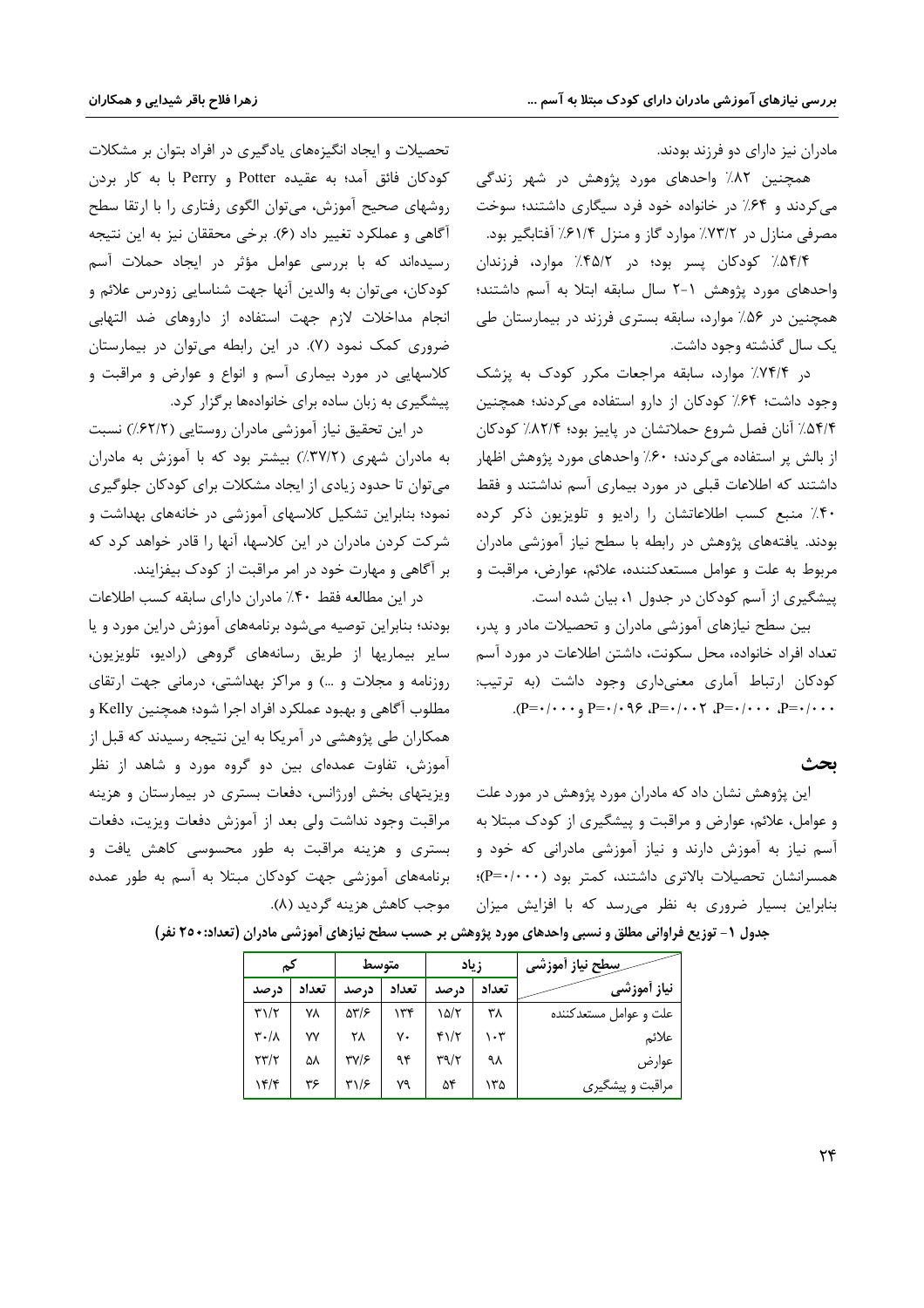### نتيجه گيري

روی مادرانی که دارای کودک سالم هستند نیز انجام گیرد. مطلوب است تحقیقی با عنوان  $\langle \xi, \xi \rangle$ اهی و نگرش و عملکرد پرستاران در زمینه آموزش به خانواده کودکان مبتلا به آسم ؓ نیز انجام شود.

در پایان پیشنهاد می شود تحقیقات مشابه بر روی پدران انجام گیرد؛ همچنین به دلیل وجود تفاوتهای فرهنگی، اجتماعی، اقتصادی و … در سراسر کشور، توصیه میشود تحقیقات مشابهی در سایر استانهای کشور اجرا گردد و تحقیقی با همین عنوان بر

#### منابع:

١- يارسي كيا ا، دلاوري ع. آسم كودكان. تهران: مركز نشر رضوان؛ ١٣٨٢. ۲– موحدی م، قرگزلو م، پارسی کیا ا. آسم. تهران: اداره کل پیشگیری و مبارزه با بیماریها؛ ۱۳۷۹. ٣-عالمي ع. اصول و كليات روشها و فنون تدريس. تهران: انتشارات نشر ايران؛ ١٣٨٠.

4- North MC, Harbin CB, Clark KG. A patient education MAP: an integrated, collaborative approach for rehabilitation. Rehabil Nurs. 1999; 24 (1):13-18.

6- Potter P, Perry A. Fundamental of nursing concepts process and practice. 4<sup>th</sup> ed. Philadelphia: Mosby; 2001.

7- Wever-Hess J, Kouwenberg JM, Duiverman EJ, Hermans J, Wever AM. Risk factors for exacerbations and hospital admissions in asthma of early childhood. Pediatr Pulmonol. 2000; 29 (4): 250-56.

8- Kelly CS, Morrow AL, Shults J, Nakas N, Strope GL, Adelman RD. Outcomes evaluation of a comprehensive intervention program for asthmatic children enrolled in medicaid. Pediatrics. 2000; 105 (5): 1029-35.